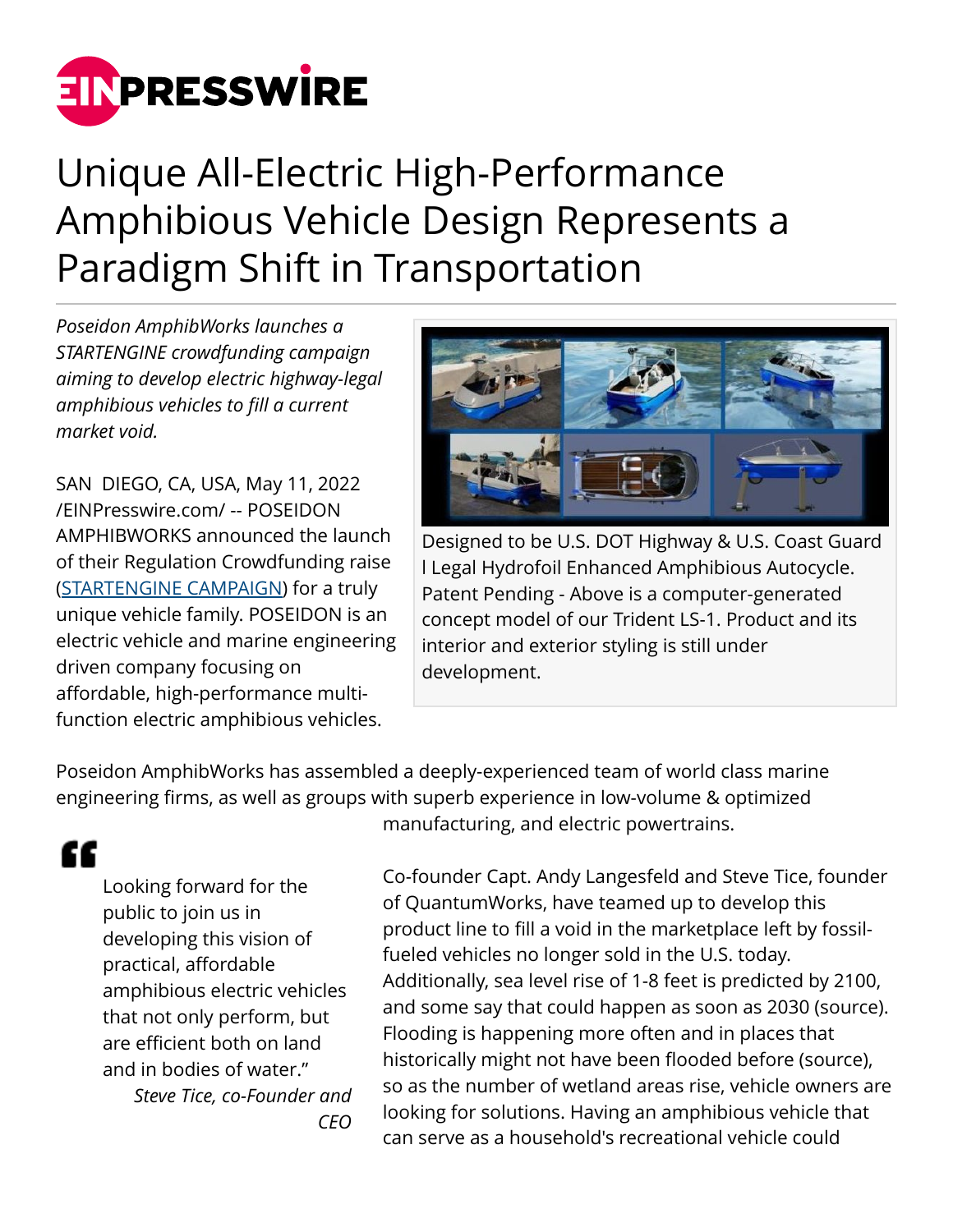become a lifesaver when the unexpected happens, however current vehicles within the market offer suboptimal marine performance and are only legal for off-road use.

This line of next-generation, small-tomidsize electric amphibious vehicles will have a range of applications and markets, spanning recreation, adventure, personal & commercial

Expected Trident LS-1 features for land and water operation: Overall Water Land -> Level 1, 2 and DC Fast -> Projected highway/city -> Projected range on foils 60 miles combined range ~200 miles > High speed - projected cruise charging planned -> Modular deck supports -> Projected 0-60 <5 secs. 22mph / max 35mph on foils re-configuration/setup -> Projected top speed -> Differential thrust, no rudder -> Flexible windows and top 100mph required protect from elements -> Highway legal Autocycle -> Low speed, off foils, projected -> Safety - 3d crash protection, -> Unique in EVs, flat-towable cruise 15 mph e.g. roll bars, seat belts, digital -> AWD torque vectoring & -> On foils projected to handle up assist steering mirrors to 4ft wave height

Expected Trident LS-1 features Table for land and water operation

transportation, as well as search-and-rescue.

Their first expected vehicle in the product family is called the "[Trident LS-1"](https://www.dropbox.com/s/szwgsvqp373x13m/6-up_no_words_collage.JPG?dl=0). Short for "Land and Sea," the Trident LS-1 is a patent-pending, electric amphibious 3-wheeler designed to be more efficient in all aspects than current electric boats. It will be fully electric and enhanced with hydrofoil "fly over water" technology which will deliver a smooth over water ride. It is being developed to be an affordable, electric amphibious vehicle that will combine unique technologies to optimize efficiency in both mediums, land and water.

Currently the company is in the pre-prototype stage, looking to develop the prototypes via crowdfunding, their vehicle has the potential to be a paradigm shift for transport, recreation, business, and government applications. (Trident LS-1 - Designed to be U.S. DOT Highway & U.S. Coast Guard Legal Hydrofoil Enhanced Amphibious Autocycle. Patent Pending - image is a computer-generated concept model of our Trident LS-1. Product and its interior and exterior styling is still under development. Wheels are not shown retracted and rear thruster protection panels are not shown.)

[Expected Trident LS-1 features for land and water operation shown here](https://www.dropbox.com/s/0m0199baanqbdwu/table_features.JPG?dl=0).

"We are so excited to finally launch this opportunity for the public to join us in developing this vision of practical, affordable amphibious electric vehicles that not only perform, but are efficient both on land and in bodies of water. With like-minded investors to help us, we are confident we will get our vision into production as soon as possible… After prototypes are tested within the next five years and services are established in main coastal markets around the world, we hope to have over 1000 vehicles sold globally, with many more exciting developments in the horizon beyond." said Co-Founder and CEO, Steve Tice.

Equity crowdfunding bridges the gap between investors and entrepreneurs launching startups. The "Jumpstart Our Business Startups", or "JOBS" Act, has eased securities regulations and allows the public to invest money into startup companies in exchange for equity. To learn more about the company and the campaign visit -> STARTENGINE CAMPAIGN

ABOUT POSEIDON AMPHIBWORKS